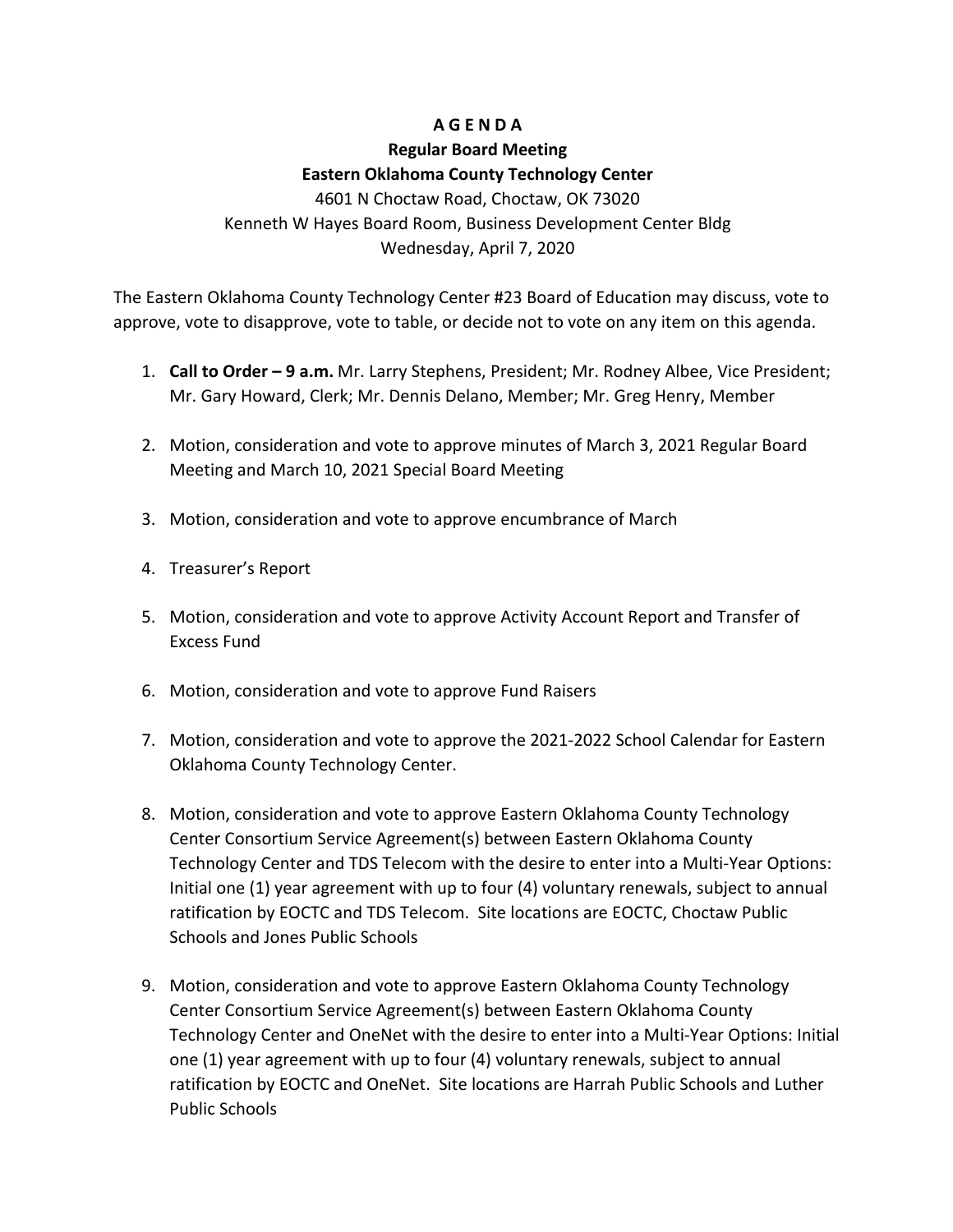- 10. New Business: In accordance with *Okla. Stat. tit. 25, §311(A)(9)*, "new business" means any matter not known about or which could not have been reasonably foreseen prior to the time of posting of the agenda.
- 11. Superintendent's report

Proposed Executive Session for the purpose of discussing the following so the board can return to open session and take action pursuant to Executive Session Authority: *Okla. Stat. tit. 25, §307(B)(1),(3) and (7).* The following items are proposed for discussion during the Executive Session:

- a. Resignations as listed on Personnel Report
- b. New Employments as listed on Personnel Report
- 12. Motion and vote to convene in Executive Session
- 13. Motion and vote to return to Open Session
- 14. Board President's Statement of Executive Session Minutes
- 15. Motion, consideration and vote to approve, disapprove or table the following:
	- a. Resignations as listed on Personnel Report
	- b. New Employments as listed on Personnel Report
- 16. Board Comments
- 17. Motion and vote for approval to Adjourn

Agenda Posted: Monday, April 5, 2021 by 4 o'clock p.m. Front door of Business Development Center Building

Posted by:

Minutes Clerk

The next Regular meeting of the Board is: Wednesday, May 5, 2021 9:00 a.m. Kenneth W Hayes Board Room